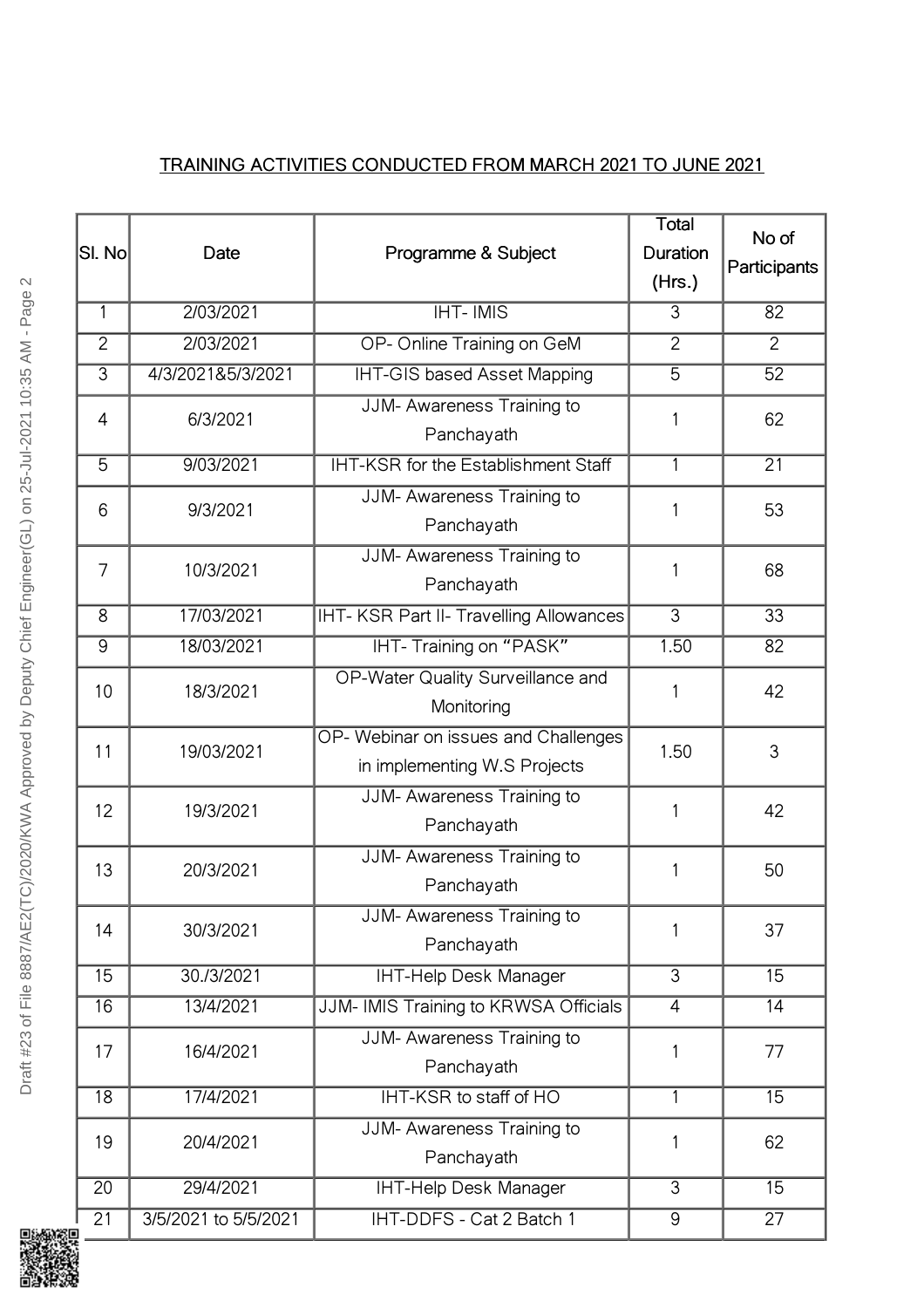| 22              | 3/5/2021 to 5/5/2021                | IHT-DDFS-Cat 2 Batch 2    | 9              | 18              |
|-----------------|-------------------------------------|---------------------------|----------------|-----------------|
| $\overline{23}$ | 3/5/2021 to 5/5/2021                | IHT-DDFS-Cat 2 Batch 3    | $\overline{9}$ | $\overline{22}$ |
| 24              | 3/5/2021 to 5/5/2021                | IHT-DDFS - Cat 2 Batch 4  | 9              | 26              |
| 25              | 3/5/2021 to 5/5/2021                | IHT-DDFS - Cat 2 Batch 5  | 9              | 18              |
| 26              | 3/5/2021 to 5/5/2021                | IHT-DDFS- Cat 2 Batch 6   | $\overline{9}$ | $\overline{18}$ |
| 27              | 6/5/2021, 7/5/2021 &<br>10/5/2021   | IHT-DDFS-Cat 1 Batch 1    | $9\,$          | 19              |
| 28              | 6/5/2021, 7/5/2021 &<br>10/5/2021   | IHT-DDFS - Cat 1 Batch 2  | 9              | 27              |
| 29              | 6/5/2021, 7/5/2021 &<br>10/5/2021   | IHT-DDFS - Cat 2 Batch 7  | 9              | 8               |
| 30              | 6/5/2021, 7/5/2021 &<br>10/5/2021   | IHT-DDFS-Cat 2 Batch 8    | $9\,$          | 18              |
| 31              | 6/5/2021, 7/5/2021 &<br>10/5/2021   | IHT-DDFS - Cat 2 Batch 9  | 9              | 19              |
| 32              | 6/5/2021, 7/5/2021 &<br>10/5/2021   | IHT-DDFS - Cat 3 Batch 1  | $9\,$          | 16              |
| 33              | 11/5/2021, 12/5/2021 &<br>14/5/2021 | IHT-DDFS-Cat 1 Batch 3    | 9              | 25              |
| 34              | 11/5/2021, 12/5/2021 &<br>14/5/2021 | IHT-DDFS- Cat 2 Batch 10  | 9              | 17              |
| 35              | 11/5/2021, 12/5/2021 &<br>14/5/2021 | IHT-DDFS-Cat 2 Batch 11   | $9\,$          | 30              |
| 36              | 11/5/2021, 12/5/2021 &<br>14/5/2021 | IHT-DDFS- Cat 2 Batch 12  | 9              | 17              |
| 37              | 11/5/2021, 12/5/2021 &<br>14/5/2021 | IHT-DDFS - Cat 2 Batch 13 | $9\,$          | 15              |
| 38              | 11/5/2021, 12/5/2021 &<br>14/5/2021 | IHT-DDFS - Cat 2 Batch 14 | 9              | 25              |
| 39              | 11/5/2021, 12/5/2021 &<br>14/5/2021 | IHT-DDFS - Cat 3 Batch 2  | 9              | 15              |
| 40              | 11/5/2021, 12/5/2021 &<br>14/5/2021 | IHT-DDFS - Cat 2 Batch 15 | $9\,$          | 25              |
| 41              | 17/5/2021 to 19/5/2021              | IHT-DDFS - Cat 1 Batch 4  | 9              | 23              |
| 42              | 17/5/2021 to 19/5/2021              | IHT-DDFS - Cat 1 Batch 5  | $\overline{9}$ | 13              |
| 43              | 17/5/2021 to 19/5/2021              | IHT-DDFS - Cat 2 Batch 16 | 9              | 22              |
| 44              | 17/5/2021 to 19/5/2021              | IHT-DDFS - Cat 2 Batch 17 | 9              | 30              |
| 45              | 17/5/2021 to 19/5/2021              | IHT-DDFS-Cat 2 Batch 18   | 9              | 13              |
| 46              | 17/5/2021 to 19/5/2021              | IHT-DDFS- Cat 2 Batch 19  | 9              | 24              |

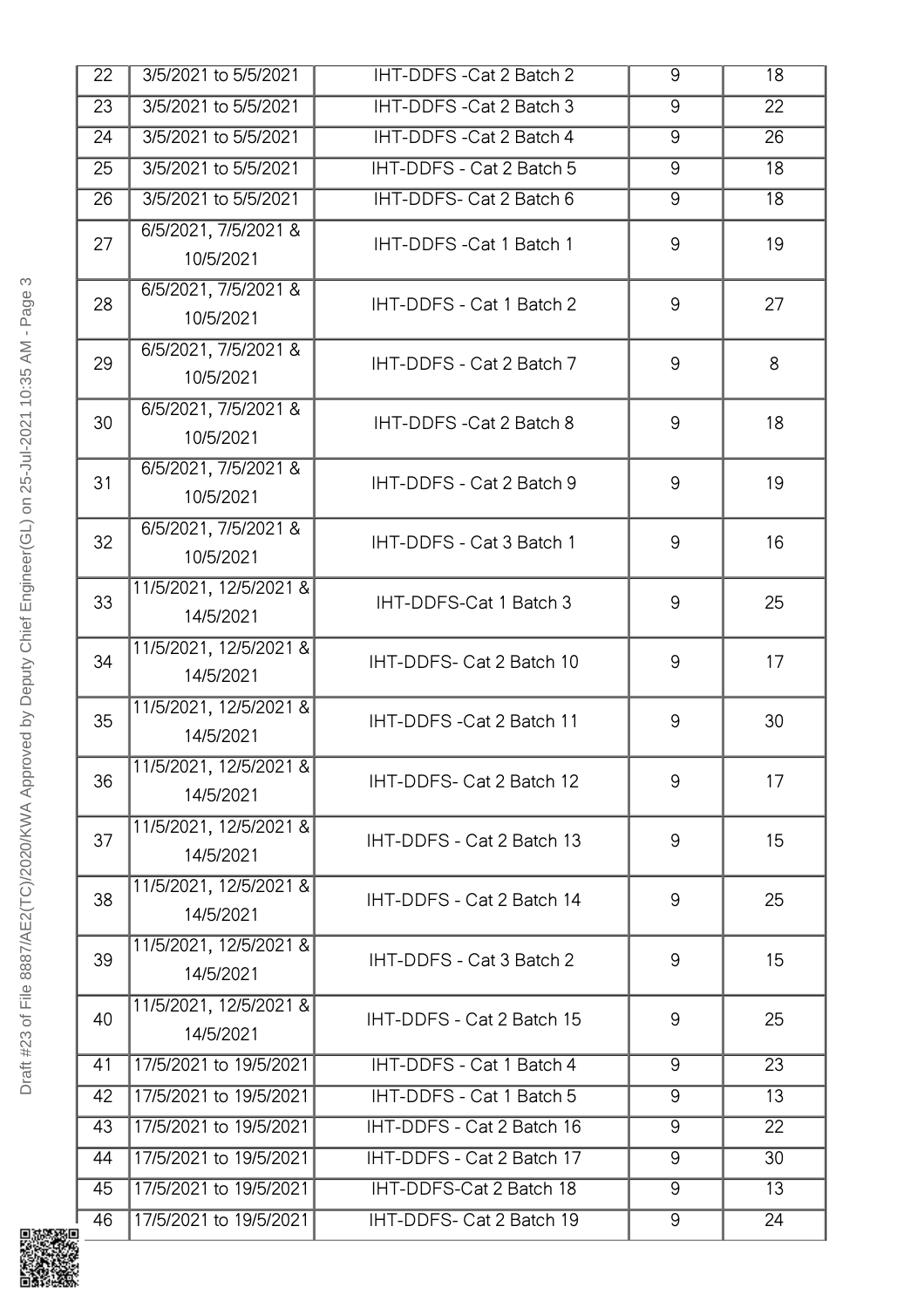| 47 | 17/5/2021 to 19/5/2021              | IHT-DDFS-Cat 2 Batch 20   | 9              | 25              |
|----|-------------------------------------|---------------------------|----------------|-----------------|
| 48 | 17/5/2021 to 19/5/2021              | IHT-DDFS- Cat 3 Batch 3   | 9              | $\overline{22}$ |
| 49 | 20/5/2021, 21/5/2021 &<br>24/5/2021 | IHT-DDFS - Cat 2 Batch 21 | 9              | 22              |
| 50 | 20/5/2021, 21/5/2021 &<br>24/5/2021 | IHT-DDFS - Cat 2 Batch 22 | 9              | 20              |
| 51 | 20/5/2021, 21/5/2021 &<br>24/5/2021 | IHT-DDFS - Cat 2 Batch 23 | 9              | 22              |
| 52 | 20/5/2021, 21/5/2021 &<br>24/5/2021 | IHT-DDFS-Cat 2 Batch 24   | 9              | 26              |
| 53 | 20/5/2021, 21/5/2021 &<br>24/5/2021 | IHT-DDFS - Cat 2 Batch 25 | 9              | 24              |
| 54 | 20/5/2021, 21/5/2021 &<br>24/5/2021 | IHT-DDFS - Cat 3 Batch 4  | 9              | 26              |
| 55 | 25/5/2021 to 27/5/2021              | IHT-DDFS - Cat 2 Batch 26 | $\overline{9}$ | 21              |
| 56 | 25/5/2021 to 27/5/2021              | IHT-DDFS-Cat 2 Batch 27   | 9              | $\overline{23}$ |
| 57 | 25/5/2021 to 27/5/2021              | IHT-DDFS- Cat 2 Batch 28  | $\overline{9}$ | 22              |
| 58 | 25/5/2021 to 27/5/2021              | IHT-DDFS - Cat 2 Batch 29 | 9              | 20              |
| 59 | 25/5/2021 to 27/5/2021              | IHT-DDFS - Cat 2 Batch 30 | 9              | 27              |
| 60 | 28/5/2021, 31/5/2021 &<br>1/6/2021  | IHT-DDFS - Cat 1 Batch 6  | 9              | 24              |
| 61 | 28/5/2021, 31/5/2021 &<br>1/6/2021  | IHT-DDFS - Cat 2 Batch 32 | 9              | 23              |
| 62 | 28/5/2021, 31/5/2021 &<br>1/6/2021  | IHT-DDFS - Cat 1 Batch 7  | 9              | 25              |
| 63 | 28/5/2021, 31/5/2021 &<br>1/6/2021  | IHT-DDFS- Cat 2 Batch 33  | 9              | 25              |
| 64 | 28/5/2021, 31/5/2021 &<br>1/6/2021  | IHT-DDFS - Cat 3 Batch 6  | 9              | 19              |
| 65 | 28/5/2021, 31/5/2021 &<br>1/6/2021  | IHT-DDFS - Cat 2 Batch 34 | 9              | 22              |
| 66 | 2/6/2021 to 4/6/2021                | IHT-DDFS - Cat 2 Batch 35 | 9              | 26              |
| 67 | 2/6/2021 to 4/6/2021                | IHT-DDFS - Cat 3 Batch 8  | 9              | 23              |
| 68 | 2/6/2021 to 4/6/2021                | IHT-DDFS - Cat 2 Batch 36 | 9              | 23              |
| 69 | 2/6/2021 to 4/6/2021                | IHT-DDFS - Cat 3 Batch 9  | $\overline{9}$ | 22              |
| 70 | 2/6/2021 to 4/6/2021                | IHT-DDFS - Cat 2 Batch 37 | 9              | 19              |
| 71 | 2/6/2021 to 4/6/2021                | IHT-DDFS - Cat 3 Batch 10 | 9              | 25              |
|    |                                     |                           |                |                 |

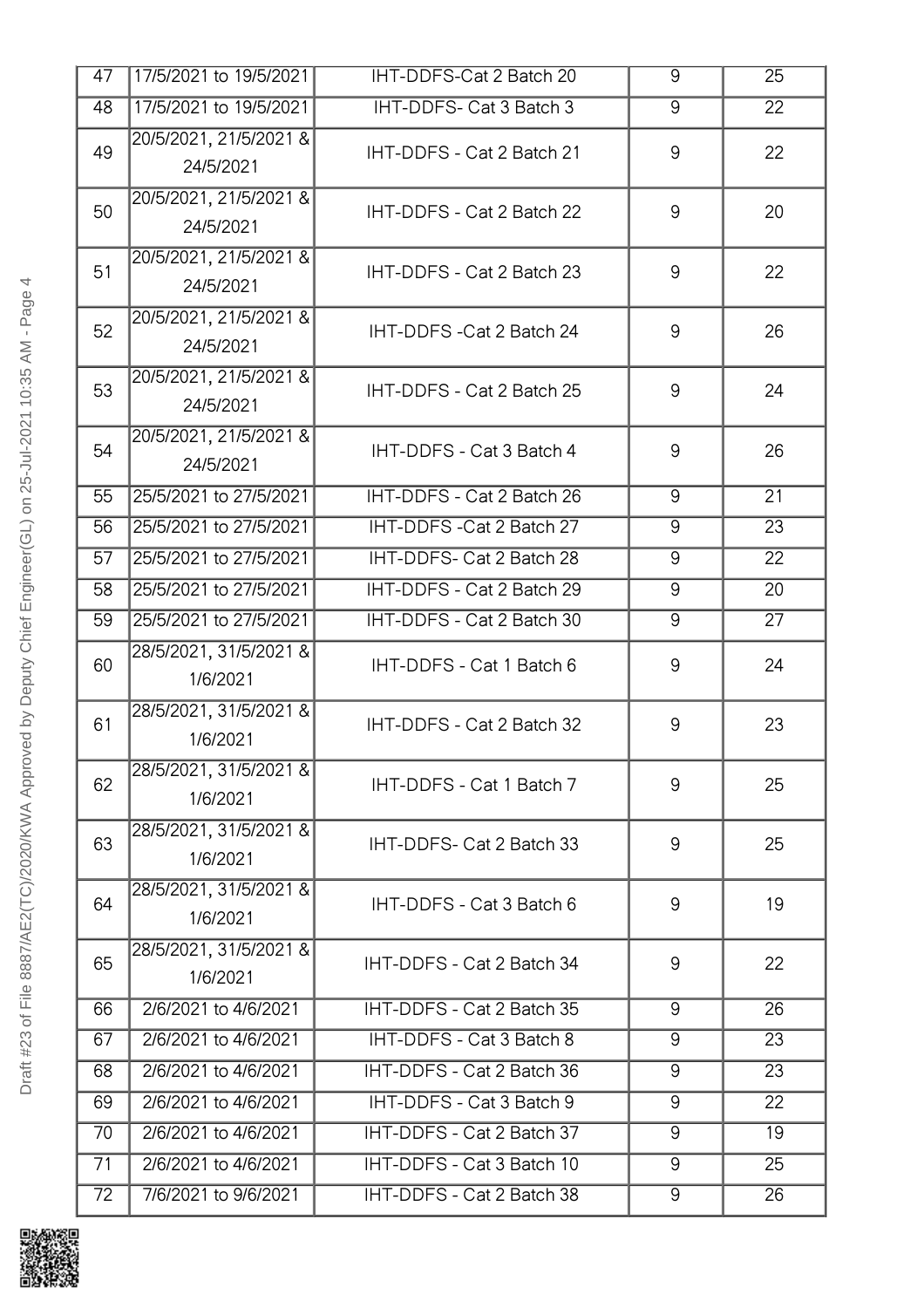| 73 | 7/6/2021 to 9/6/2021                | IHT-DDFS - Cat 3 Batch 11 | 9              | 20              |
|----|-------------------------------------|---------------------------|----------------|-----------------|
| 74 | 7/6/2021 to 9/6/2021                | IHT-DDFS - Cat 2 Batch 39 | 9              | $\overline{21}$ |
| 75 | 7/6/2021 to 9/6/2021                | IHT-DDFS - Cat 3 Batch 12 | 9              | 30              |
| 76 | 7/6/2021 to 9/6/2021                | IHT-DDFS - Cat 2 Batch 40 | $\overline{9}$ | 24              |
| 77 | 7/6/2021 to 9/6/2021                | IHT-DDFS - Cat 3 Batch 13 | $\overline{9}$ | 13              |
| 78 | 10/6/2021, 11/6/2021 &<br>14/6/2021 | IHT-DDFS - Cat 2 Batch 41 | 9              | 25              |
| 79 | 10/6/2021, 11/6/2021 &<br>14/6/2021 | IHT-DDFS - Cat 2 Batch 44 | 9              | 24              |
| 80 | 10/6/2021, 11/6/2021 &<br>14/6/2021 | IHT-DDFS - Cat 2 Batch 42 | 9              | 25              |
| 81 | 10/6/2021, 11/6/2021 &<br>14/6/2021 | IHT-DDFS - Cat 3 Batch 14 | 9              | 20              |
| 82 | 10/6/2021, 11/6/2021 &<br>14/6/2021 | IHT-DDFS - Cat 2 Batch 43 | 9              | 15              |
| 83 | 10/6/2021, 11/6/2021 &<br>14/6/2021 | IHT-DDFS - Cat 3 Batch 15 | 9              | 19              |
| 84 | 15/6/2021 to 17/6/2021              | IHT-DDFS - Cat 2 Batch 45 | $9\,$          | 23              |
| 85 | 15/6/2021 to 17/6/2021              | IHT-DDFS - Cat 1 Batch 8  | $\overline{9}$ | 19              |
| 86 | 15/6/2021 to 17/6/2021              | IHT-DDFS - Cat 2 Batch 46 | $\overline{9}$ | 22              |
| 87 | 15/6/2021 to 17/6/2021              | IHT-DDFS - Cat 1 Batch 9  | 9              | $\overline{20}$ |
| 88 | 15/6/2021 to 17/6/2021              | IHT-DDFS - Cat 2 Batch 47 | 9              | 24              |
| 89 | 15/6/2021 to 17/6/2021              | IHT-DDFS - Cat 1 Batch 10 | $\overline{9}$ | 20              |
| 90 | 18/6/2021, 21/6/2021 &<br>22/6/2021 | IHT-DDFS - Cat 2 Batch 48 | 9              | 24              |
| 91 | 18/6/2021, 21/6/2021 &<br>22/6/2021 | IHT-DDFS - Cat 2 Batch 51 | 9              | 22              |
| 92 | 18/6/2021, 21/6/2021 &<br>22/6/2021 | IHT-DDFS - Cat 2 Batch 49 | 9              | 25              |
| 93 | 18/6/2021, 21/6/2021 &<br>22/6/2021 | IHT-DDFS - Cat 2 Batch 52 | 9              | 25              |
| 94 | 18/6/2021, 21/6/2021 &<br>22/6/2021 | IHT-DDFS - Cat 2 Batch 50 | 9              | 25              |
| 95 | 18/6/2021, 21/6/2021 &<br>22/6/2021 | IHT-DDFS - Cat 2 Batch 53 | 9              | 20              |
| 96 | 23/6/2021 to 25/6/2021              | IHT-DDFS - Cat 2 Batch 54 | $\overline{9}$ | $\overline{21}$ |
| 97 | 23/6/2021 to 25/6/2021              | IHT-DDFS - Cat 2 Batch 57 | 9              | 22              |
| 98 | 23/6/2021 to 25/6/2021              | IHT-DDFS - Cat 2 Batch 55 | 9              | 22              |
| 99 | 23/6/2021 to 25/6/2021              | IHT-DDFS - Cat 2 Batch 58 | 9              | 25              |